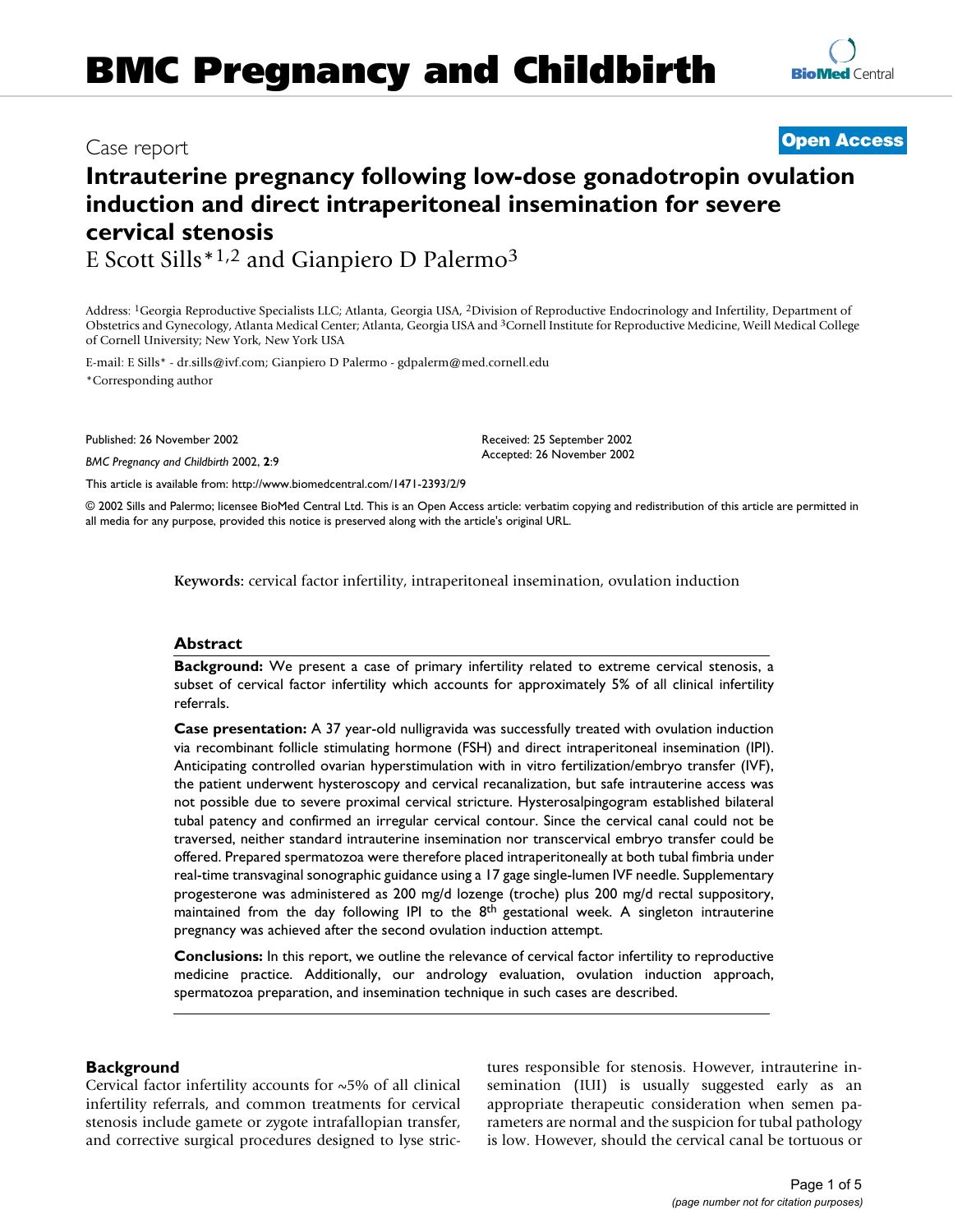

### **Figure 1**

Early fill view from hysterosalpingogram obtained from our patient with severe cervical stenosis (arrow). Extensive cervical stricture prohibited passage of insemination or embryo transfer catheters; safe transcervical instrumentation was also impossible. Bilateral tubal patency was confirmed in the subsequent images.

occluded, neither IUI nor transcervical embryo transfer (ET) after in vitro fertilization (IVF) may be technically feasible. While such anatomical challenges essentially render the intrauterine compartment inaccessible from below, for selected patients direct intraperitoneal insemination (IPI) can be an effective treatment option, as described in this report.

### **Case report**

A 37 year-old Caucasian nulligravida and her husband presented for evaluation of primary infertility of approximately one year duration. Both were in good general health and neither were smokers. A normal Pap teat was obtained eight months before presentation, and there was no history of any prior cervical cytology abnormality. The provisional diagnosis of cervical stenosis had been made based on an abnormal hysterosalpingogram (HSG) performed approximately six months before referral. Although the radiograph was technically difficult because of the inability to pass the catheter fully through the cervical canal, the study was able to show a pronounced filling defect near the area of the internal cervical os (Figure 1). Fallopian tubes were patent bilaterally, and free intraperitoneal spill without peritubal loculation was documented.

Ovarian reserve was estimated as reported previously [1], with cycle day #2 serum FSH and  $E_2$  measured at 7.0 mIu/ ml and <32 pg/ml, respectively. All other laboratory tests were within normal limits. Andrology evaluation consisted of a semen analysis, which showed total spermatozoa concentration of 70.5 M/ml, 60% forward progression motility, and 17% normal forms morphology (1999 WHO criteria). A previous urology consultation had iden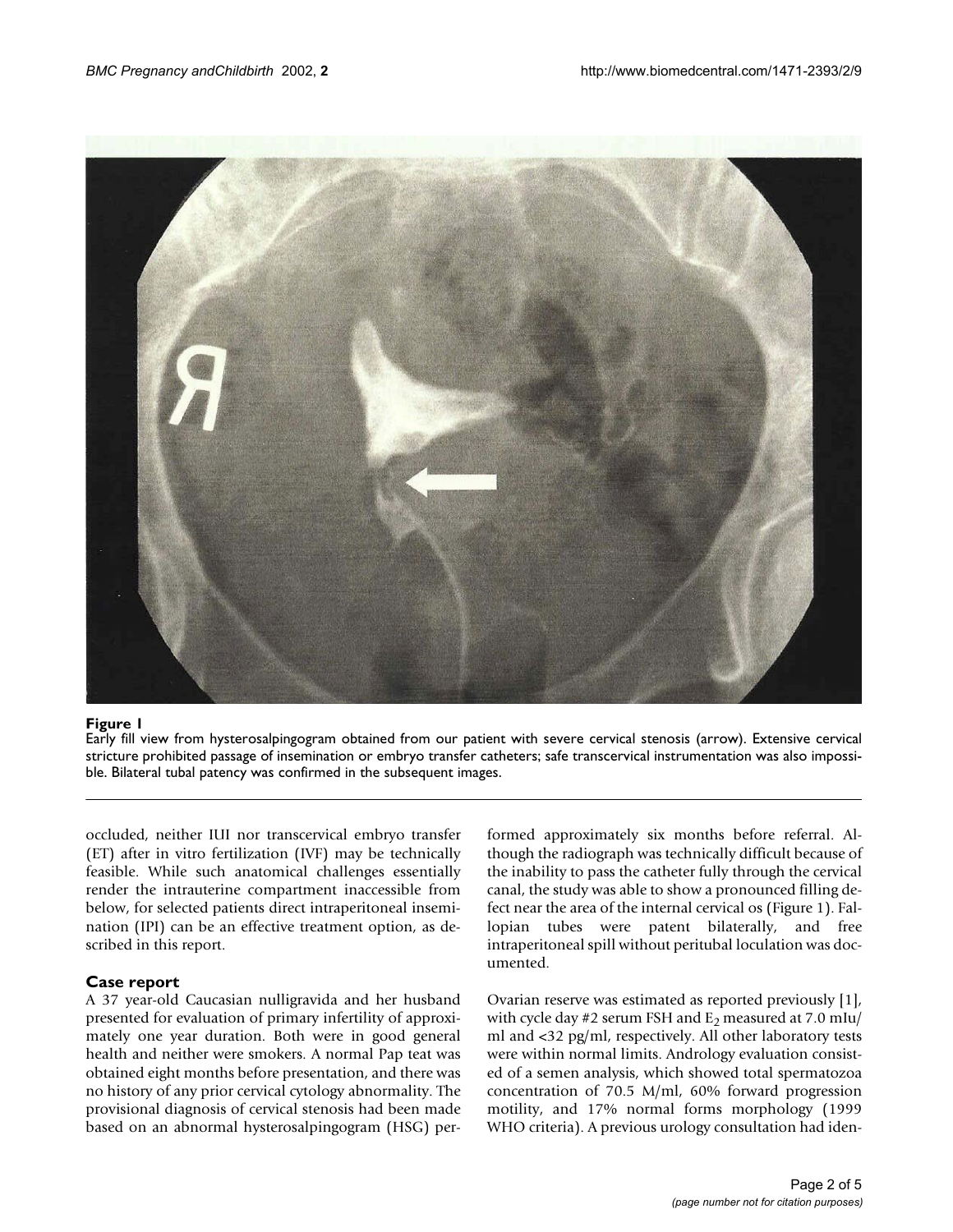tified a varicocele, which was repaired without complication approximately one month before the couple presented at our center. Four months post-varicocelectomy, repeat semen analysis found total spermatozoa concentration to be 46 M/ml, 70% forward progression motility, and 3% normal forms morphology (Kruger strict criteria).

The couple elected to undergo ovulation induction followed by IUI, with the understanding that should such therapy fail, IVF with intracytoplasmic sperm injection (ICSI) would be considered [2]. Prior to either therapy however, hysteroscopy was recommended to map cervical anatomy with greater precision. Therefore, about one month after presentation, assessment of cervical and endometrial contours was attempted under general anesthesia, via 3 mm hysteroscope. However, due to extensive cervical fibrosis, instrumentation proximal to the internal cervical os was impossible and hysteroscopy was abandoned.

The defect identified at surgery was consistent with the stricture suggested on HSG, which appeared as a "D" shaped protrusion into the cervical canal. When the patient was informed of the operative findings, she essentially decompensated and expressed suicidal ideation. The planned outpatient procedure was therefore modified to include a brief hospital stay to facilitate psychiatry consultation and formal mental status examination. She was discharged home in stable condition 14 h after hysteroscopy following psychiatric clearance for continued fertility therapy.

Follow-up consultation two weeks post-hysteroscopy included discussion of controlled ovarian hyperstimulation with gamete intrafallopian transfer [3]. IVF+ICSI, followed either by tubal embryo transfer [4] or transmyometrial embryo transfer [5] was also contemplated, as was ovulation induction with direct intraperitoneal insemination (IPI). After evaluating the risks and benefits of such therapies, the couple elected the latter option. An initial ovulation induction treatment with IPI occurred two months after the aborted hysteroscopy, but the patient did not conceive. The following month, the patient underwent a second gonadotropin ovulation induction sequence using 150 IU/d recombinant FSH (Gonal-F®, Serono Laboratories; Norwell, Massachusetts USA) plus 150 IU/d human menopausal gonadotropin (Repronex®, Ferring Pharmaceuticals; Copenhagen, Denmark), both administered subcutaneously [6]. After a six day follicular recruitment phase, there were 3 follicles with mean diameter >16 mm. Terminal serum estradiol was  $\sim$ 1200 pg/ml, and a 12 mm trilaminar endometrium was noted. Nonrecombinant hCG (10,000 IU; Novarel®, Ferring) was administered subcutaneously when serum estradiol and transvaginal sonography suggested follicular maturity [7].

The patient returned 24 h after hCG injection, where informed consent was again obtained for direct IPI under real-time transvaginal sonographic guidance. On the day of insemination, the partner's semen parameters were 70 M/ml with 60% motile cells (morphology analysis not performed). The specimen was washed twice with human tubal fluid, and then layered upon a dual-density (90%/ 45%) gradient (PureSperm®, Nidacon International; Gothenburg, Sweden) and centrifuged at 300 *g* [8]. Resuspended to a volume of 10 ml, the sample was then divided into two components of 5 ml each. These two equivalent samples were injected directly into the intraperitoneal cavity (5 ml to each tubal fimbria). IPI was accomplished by 17 gage single-lumen oocyte retrieval needle (Cook IVF; Spencer, Indiana USA) passed under transvaginal sonographic guidance. No intravenous sedation was administered, but each vaginal fornix was pretreated with 1% lidocaine without epinephrine (AstraZenica Pharmaceuticals LP; Wilmington, Delaware USA) via 25 gage spinal needle. After transvaginal mucosal puncture, the proximal vagina was reexamined and good hemostasis was noted. She tolerated the procedure well and there were no complications. Luteal support commenced the day after IPI, following a 400 mg/d transmucosal protocol as described previously [9].

The patient had no menses two weeks post-procedure; she returned for pregnancy test and a serum hCG of 223 mIU/ ml was registered. Two days later, the value had increased to 411 mIU/ml. One month after insemination, transvaginal sonogram revealed a single intrauterine gestational sac with mean diameter of 15 mm (5 6/7 weeks gestation). A 5 mm fetal pole (6 0/7 weeks gestation) was also seen, with embryonic cardiac activity documented by Bmode Doppler pulse sonography (rate = 124/min). The intrapartum course remains uncomplicated through the 20th gestational week.

# **Discussion**

While cervical factor infertility accounts for only about 5% of reproductive endocrinolology consultations [10], this subset of patients nevertheless represents a clinical group where satisfactory outcomes are attainable when therapy is properly targeted. In this report, we describe the management of severe cervical stenosis in a woman with bilateral tubal patency and a normal intrauterine cavity. Although prepared to undergo IVF-ET at our facility, the couple first wanted to attempt pregnancy by a less complicated and less costly method. Unfortunately, the tight cervical canal suggested by HSG (and corroborated at hysteroscopy) represented an unexpected technical challenge frustrating their plans both for IVF and IUI.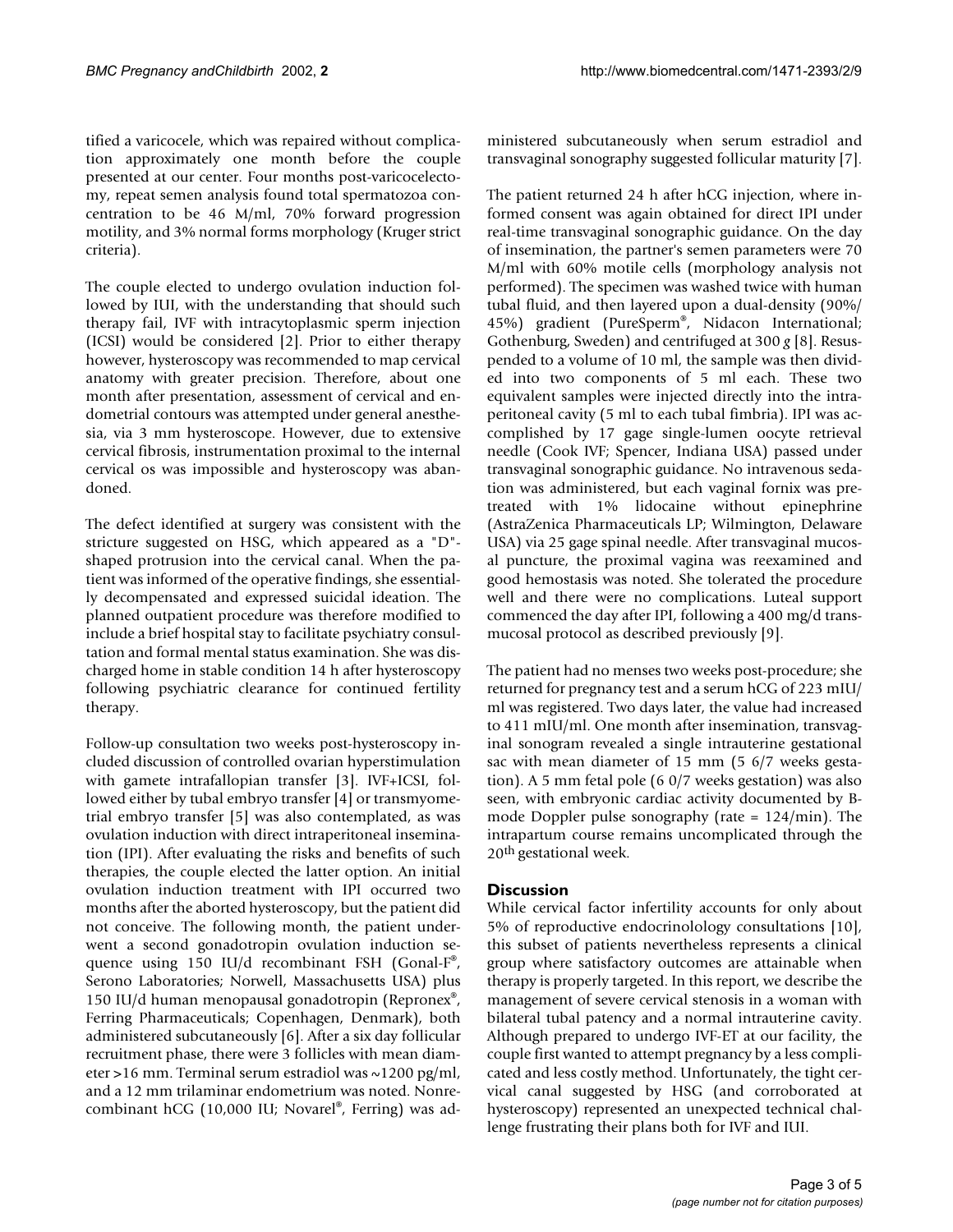Intraperitoneal insemination (IPI) warrants consideration in such cases of cervical stenosis where tubal patency has been confirmed, no intrauteriune contour defects exist, and there is no profound male factor infertility diagnosis [11–13]. As with the more commonly performed IUI, the efficacy of IPI is directly related to the overall spermatozoa concentration, motility, and morphology [14,15]. Because tubal patency had been demonstrated radiographically in this case, we discussed laparoscopic gamete (or zygote) intrafallopian transfer as well as ovulation induction with IPI. The rationale for laparoscopy-based treatments would have been strengthened if multiple intraperitoneal inseminations had failed, yet controversy remains as to how many such unsuccessful inseminations should be performed prior to embarking on the advanced reproductive technologies [16].

How best to determine which couples would benefit most from IPI remains undecided, but our decision was influenced by semen parameters and the patient's willingness to undergo transvaginal needle punctures. Previous investigators have compared pregnancy rates after IPI and standard IUI, and found the outcomes to be roughly equivalent [16]. However, in this case the inability to attain safe instrumentation through an abnormal cervical canal sharply limited the options for fertility treatment, so IUI was not possible.

The relationship between *de novo* cervical stenosis and intrapartum events has received less study than the cervical injury attributable to ablative procedures and subsequent obstetric outcome [18]. Yet, whether or not the cervical stenosis observed in our case will be associated later with a complicated intrapartum course (perhaps mediated by impaired cervical dilation) remains to be seen and forms the basis of ongoing research.

#### **Conclusions**

Although the anatomical challenges associated with severe cervical stenosis essentially render the intrauterine compartment inaccessible from below, for selected patients IPI represents an effective and relatively inexpensive treatment option. In the absence of fallopian tubal disease and profound male factor diagnoses, IPI may merit consideration for couples undergoing fertility treatment when cervical stenosis is encountered.

#### **Competing interests**

None declared.

#### **Author's contributions**

ESS carried out the ovulation induction and intraperitoneal insemination, and was responsible for initial manuscript drafts. GDP was the senior clinical consultant during the case and participated in final manuscript development. Both authors read and approved the final manuscript.

#### **Acknowledgements**

Written consent was obtained from the patient for publication of this report.

#### **References**

- 1. [Perloe M, Levy DP, Sills ES:](http://www.ncbi.nlm.nih.gov/entrez/query.fcgi?cmd=Retrieve&db=PubMed&dopt=Abstract&list_uids=10929684) **[Strategies for ascertaining ovarian](http://www.ncbi.nlm.nih.gov/entrez/query.fcgi?cmd=Retrieve&db=PubMed&dopt=Abstract&list_uids=10929684) [reserve among women suspected of subfertility.](http://www.ncbi.nlm.nih.gov/entrez/query.fcgi?cmd=Retrieve&db=PubMed&dopt=Abstract&list_uids=10929684)** *Int J Fertil Womens Med* 2000, **45:**215-224
- 2. [Palermo GD, Neri QV, Hariprashad JJ, Davis OK, Veeck LL,](http://www.ncbi.nlm.nih.gov/entrez/query.fcgi?cmd=Retrieve&db=PubMed&dopt=Abstract&list_uids=11256166) [Rosenwaks Z:](http://www.ncbi.nlm.nih.gov/entrez/query.fcgi?cmd=Retrieve&db=PubMed&dopt=Abstract&list_uids=11256166) **[ICSI and its outcome.](http://www.ncbi.nlm.nih.gov/entrez/query.fcgi?cmd=Retrieve&db=PubMed&dopt=Abstract&list_uids=10.1055/s-2000-12555)** *Semin Reprod Med* 2000, **18:**161-169
- 3. [Rombauts L, Dear M, Breheny S, Healy DL:](http://www.ncbi.nlm.nih.gov/entrez/query.fcgi?cmd=Retrieve&db=PubMed&dopt=Abstract&list_uids=9222027) **[Cumulative pregnancy](http://www.ncbi.nlm.nih.gov/entrez/query.fcgi?cmd=Retrieve&db=PubMed&dopt=Abstract&list_uids=10.1093/humrep/12.6.1338) [and live birth rates after gamete intrafallopian transfer.](http://www.ncbi.nlm.nih.gov/entrez/query.fcgi?cmd=Retrieve&db=PubMed&dopt=Abstract&list_uids=10.1093/humrep/12.6.1338)** *Hum Reprod* 1997, **12:**1338-1342
- 4. [Chen CD, Ho HN, Yang YS:](http://www.ncbi.nlm.nih.gov/entrez/query.fcgi?cmd=Retrieve&db=PubMed&dopt=Abstract&list_uids=9130773) **[Tubal embryo transfer improves](http://www.ncbi.nlm.nih.gov/entrez/query.fcgi?cmd=Retrieve&db=PubMed&dopt=Abstract&list_uids=9130773) [pregnancy rate.](http://www.ncbi.nlm.nih.gov/entrez/query.fcgi?cmd=Retrieve&db=PubMed&dopt=Abstract&list_uids=9130773)** *Hum Reprod* 1997, **12:**629-631
- 5. [Anttila L, Penttila TA, Suikkari AM:](http://www.ncbi.nlm.nih.gov/entrez/query.fcgi?cmd=Retrieve&db=PubMed&dopt=Abstract&list_uids=10357993) **[Successful pregnancy after in](http://www.ncbi.nlm.nih.gov/entrez/query.fcgi?cmd=Retrieve&db=PubMed&dopt=Abstract&list_uids=10.1093/humrep/14.6.1647) [vitro fertilization and transmyometrial embryo transfer in a](http://www.ncbi.nlm.nih.gov/entrez/query.fcgi?cmd=Retrieve&db=PubMed&dopt=Abstract&list_uids=10.1093/humrep/14.6.1647) [patient with congenital atresia of cervix: case report.](http://www.ncbi.nlm.nih.gov/entrez/query.fcgi?cmd=Retrieve&db=PubMed&dopt=Abstract&list_uids=10.1093/humrep/14.6.1647)** *Hum Reprod* 1999, **14:**1647-1649
- 6. [Sills ES, Drews CD, Perloe M, Kaplan CR, Tucker MJ:](http://www.ncbi.nlm.nih.gov/entrez/query.fcgi?cmd=Retrieve&db=PubMed&dopt=Abstract&list_uids=11476796) **[Periovulatory](http://www.ncbi.nlm.nih.gov/entrez/query.fcgi?cmd=Retrieve&db=PubMed&dopt=Abstract&list_uids=10.1016/S0015-0282(01)01903-3) [serum human chorionic gonadotropin \(hCG\) concentrations](http://www.ncbi.nlm.nih.gov/entrez/query.fcgi?cmd=Retrieve&db=PubMed&dopt=Abstract&list_uids=10.1016/S0015-0282(01)01903-3) following subcutaneous and intramuscular nonrecombinant hCG use during ovulation induction: a prospective, rand[omized trial.](http://www.ncbi.nlm.nih.gov/entrez/query.fcgi?cmd=Retrieve&db=PubMed&dopt=Abstract&list_uids=10.1016/S0015-0282(01)01903-3)** *Fertil Steril* 2001, **76:**397-399
- [7. Sills ES, Schattman GL, Veeck LL, Liu H-C, Prasad M, Rosenwaks Z:](http://www.ncbi.nlm.nih.gov/entrez/query.fcgi?cmd=Retrieve&db=PubMed&dopt=Abstract&list_uids=9591488) **[Characteristics of consecutive in vitro fertilization cycles](http://www.ncbi.nlm.nih.gov/entrez/query.fcgi?cmd=Retrieve&db=PubMed&dopt=Abstract&list_uids=10.1016/S0015-0282(98)00046-6) among patients treated with follicle stimulating hormone [\(FSH\) and human menopausal gonadotropin versus FSH](http://www.ncbi.nlm.nih.gov/entrez/query.fcgi?cmd=Retrieve&db=PubMed&dopt=Abstract&list_uids=10.1016/S0015-0282(98)00046-6) [alone.](http://www.ncbi.nlm.nih.gov/entrez/query.fcgi?cmd=Retrieve&db=PubMed&dopt=Abstract&list_uids=10.1016/S0015-0282(98)00046-6)** *Fertil Steril* 1998, **69:**831-835
- 8. [Sills ES, Wittkowski KM, Tucker MJ, Perloe M, Kaplan CR, Palermo](http://www.ncbi.nlm.nih.gov/entrez/query.fcgi?cmd=Retrieve&db=PubMed&dopt=Abstract&list_uids=11868627) [GD:](http://www.ncbi.nlm.nih.gov/entrez/query.fcgi?cmd=Retrieve&db=PubMed&dopt=Abstract&list_uids=11868627) **[Comparison of centrifugation- and noncentrifugation](http://www.ncbi.nlm.nih.gov/entrez/query.fcgi?cmd=Retrieve&db=PubMed&dopt=Abstract&list_uids=10.1080/014850102317267454)[based techniques for recovery of motile human sperm in as](http://www.ncbi.nlm.nih.gov/entrez/query.fcgi?cmd=Retrieve&db=PubMed&dopt=Abstract&list_uids=10.1080/014850102317267454)[sisted reproduction.](http://www.ncbi.nlm.nih.gov/entrez/query.fcgi?cmd=Retrieve&db=PubMed&dopt=Abstract&list_uids=10.1080/014850102317267454)** *Arch Androl* 2002, **48:**141-145
- Sills ES, Perloe M, Kaplan CR, Sweitzer CL, Morton PC, Tucker MJ: **[Uncomplicated pregnancy and normal singleton delivery af](http://www.ncbi.nlm.nih.gov/entrez/query.fcgi?cmd=Retrieve&db=PubMed&dopt=Abstract&list_uids=12197563)[ter surgical excision of heterotopic \(cornual\) pregnancy fol](http://www.ncbi.nlm.nih.gov/entrez/query.fcgi?cmd=Retrieve&db=PubMed&dopt=Abstract&list_uids=12197563)[lowing in vitro fertilization/embryo transfer.](http://www.ncbi.nlm.nih.gov/entrez/query.fcgi?cmd=Retrieve&db=PubMed&dopt=Abstract&list_uids=12197563)** *Arch Gynecol Obstet* 2002, **266:**181-184
- 10. [Miller JH, Weinberg RK, Canino NL, Klein NA, Soules MR:](http://www.ncbi.nlm.nih.gov/entrez/query.fcgi?cmd=Retrieve&db=PubMed&dopt=Abstract&list_uids=10521760) **[The pat](http://www.ncbi.nlm.nih.gov/entrez/query.fcgi?cmd=Retrieve&db=PubMed&dopt=Abstract&list_uids=10521760)[tern of infertility diagnoses in women of advanced reproduc](http://www.ncbi.nlm.nih.gov/entrez/query.fcgi?cmd=Retrieve&db=PubMed&dopt=Abstract&list_uids=10521760)[tive age.](http://www.ncbi.nlm.nih.gov/entrez/query.fcgi?cmd=Retrieve&db=PubMed&dopt=Abstract&list_uids=10521760)** *Am J Obstet Gynecol* 1999, **181:**952-957
- 11. [Ben Rhouma K, Ben Miled E, Ben Marzouk A, Rihani M, Bakir M:](http://www.ncbi.nlm.nih.gov/entrez/query.fcgi?cmd=Retrieve&db=PubMed&dopt=Abstract&list_uids=7711381) **[Di](http://www.ncbi.nlm.nih.gov/entrez/query.fcgi?cmd=Retrieve&db=PubMed&dopt=Abstract&list_uids=7711381)[rect intraperitoneal insemination and controlled ovarian hy](http://www.ncbi.nlm.nih.gov/entrez/query.fcgi?cmd=Retrieve&db=PubMed&dopt=Abstract&list_uids=7711381)[perstimulation in subfertile couples.](http://www.ncbi.nlm.nih.gov/entrez/query.fcgi?cmd=Retrieve&db=PubMed&dopt=Abstract&list_uids=7711381)** *J Assist Reprod Genet* 1994, **11:**189-192
- 12. [Misao R, Itoh M, Nakanishi Y, Tamaya T:](http://www.ncbi.nlm.nih.gov/entrez/query.fcgi?cmd=Retrieve&db=PubMed&dopt=Abstract&list_uids=9478296) **[Direct intraperitoneal in](http://www.ncbi.nlm.nih.gov/entrez/query.fcgi?cmd=Retrieve&db=PubMed&dopt=Abstract&list_uids=9478296)[semination in ovarian hyperstimulation cycles induced with](http://www.ncbi.nlm.nih.gov/entrez/query.fcgi?cmd=Retrieve&db=PubMed&dopt=Abstract&list_uids=9478296) [gonadotropin-releasing hormone agonist.](http://www.ncbi.nlm.nih.gov/entrez/query.fcgi?cmd=Retrieve&db=PubMed&dopt=Abstract&list_uids=9478296)** *Clin Exp Obstet Gynecol* 1997, **24:**133-134
- 13. [Tiemessen CH, Bots RS, Peeters MF, Evers JL:](http://www.ncbi.nlm.nih.gov/entrez/query.fcgi?cmd=Retrieve&db=PubMed&dopt=Abstract&list_uids=9359638) **[Direct intraperito](http://www.ncbi.nlm.nih.gov/entrez/query.fcgi?cmd=Retrieve&db=PubMed&dopt=Abstract&list_uids=9359638)[neal insemination compared to intrauterine insemination in](http://www.ncbi.nlm.nih.gov/entrez/query.fcgi?cmd=Retrieve&db=PubMed&dopt=Abstract&list_uids=9359638) [superovulation cycles: a randomized cross-over study.](http://www.ncbi.nlm.nih.gov/entrez/query.fcgi?cmd=Retrieve&db=PubMed&dopt=Abstract&list_uids=9359638)** *Gynecol Obstet Invest* 1997, **44:**149-152
- 14. [Barciulli F, Ricci G, Levi D'Ancona R,](http://www.ncbi.nlm.nih.gov/entrez/query.fcgi?cmd=Retrieve&db=PubMed&dopt=Abstract&list_uids=2132477) *et al*: **[Our experience with di](http://www.ncbi.nlm.nih.gov/entrez/query.fcgi?cmd=Retrieve&db=PubMed&dopt=Abstract&list_uids=2132477)[rect intraperitoneal insemination \(DIPI\) as a treatment for](http://www.ncbi.nlm.nih.gov/entrez/query.fcgi?cmd=Retrieve&db=PubMed&dopt=Abstract&list_uids=2132477) [infertile couples.](http://www.ncbi.nlm.nih.gov/entrez/query.fcgi?cmd=Retrieve&db=PubMed&dopt=Abstract&list_uids=2132477)** *Acta Eur Fertil* 1990, **21:**251-256
- 15. [Turhan NO, Artini PG, D'Ambrogio G, Droghini F, Volpe A, Genaz](http://www.ncbi.nlm.nih.gov/entrez/query.fcgi?cmd=Retrieve&db=PubMed&dopt=Abstract&list_uids=1551962)[zani AR:](http://www.ncbi.nlm.nih.gov/entrez/query.fcgi?cmd=Retrieve&db=PubMed&dopt=Abstract&list_uids=1551962) **[Studies on direct intraperitoneal insemination in the](http://www.ncbi.nlm.nih.gov/entrez/query.fcgi?cmd=Retrieve&db=PubMed&dopt=Abstract&list_uids=1551962) [management of male factor, cervical factor, unexplained](http://www.ncbi.nlm.nih.gov/entrez/query.fcgi?cmd=Retrieve&db=PubMed&dopt=Abstract&list_uids=1551962) [and immunological infertility.](http://www.ncbi.nlm.nih.gov/entrez/query.fcgi?cmd=Retrieve&db=PubMed&dopt=Abstract&list_uids=1551962)** *Hum Reprod* 1992, **7:**66-71
- 16. [Le Lannou D:](http://www.ncbi.nlm.nih.gov/entrez/query.fcgi?cmd=Retrieve&db=PubMed&dopt=Abstract&list_uids=11910881) **[Is the limitation to 6 cycles of insemination with](http://www.ncbi.nlm.nih.gov/entrez/query.fcgi?cmd=Retrieve&db=PubMed&dopt=Abstract&list_uids=10.1016/S1297-9589(01)00279-X) [donor sperm justified?](http://www.ncbi.nlm.nih.gov/entrez/query.fcgi?cmd=Retrieve&db=PubMed&dopt=Abstract&list_uids=10.1016/S1297-9589(01)00279-X)** *Gynecol Obstet Fertil* 2002, **30:**129-132
- 17. [Gregoriou O, Papadias C, Konidaris S, Gargaropoulos A, Kalampokas](http://www.ncbi.nlm.nih.gov/entrez/query.fcgi?cmd=Retrieve&db=PubMed&dopt=Abstract&list_uids=8103473) [E:](http://www.ncbi.nlm.nih.gov/entrez/query.fcgi?cmd=Retrieve&db=PubMed&dopt=Abstract&list_uids=8103473) **[A randomized comparison of intrauterine and intraperito](http://www.ncbi.nlm.nih.gov/entrez/query.fcgi?cmd=Retrieve&db=PubMed&dopt=Abstract&list_uids=8103473)[neal insemination in the treatment of infertility.](http://www.ncbi.nlm.nih.gov/entrez/query.fcgi?cmd=Retrieve&db=PubMed&dopt=Abstract&list_uids=8103473)** *Int J Gynaecol Obstet* 1993, **42:**33-36
- 18. [Kalstone C:](http://www.ncbi.nlm.nih.gov/entrez/query.fcgi?cmd=Retrieve&db=PubMed&dopt=Abstract&list_uids=1536219) **[Cervical stenosis in pregnancy: a complication of](http://www.ncbi.nlm.nih.gov/entrez/query.fcgi?cmd=Retrieve&db=PubMed&dopt=Abstract&list_uids=1536219) [cryotherapy in diethylstilbestrol-exposed women.](http://www.ncbi.nlm.nih.gov/entrez/query.fcgi?cmd=Retrieve&db=PubMed&dopt=Abstract&list_uids=1536219)** *Am J Obstet Gynecol* 1992, **166:**502-503